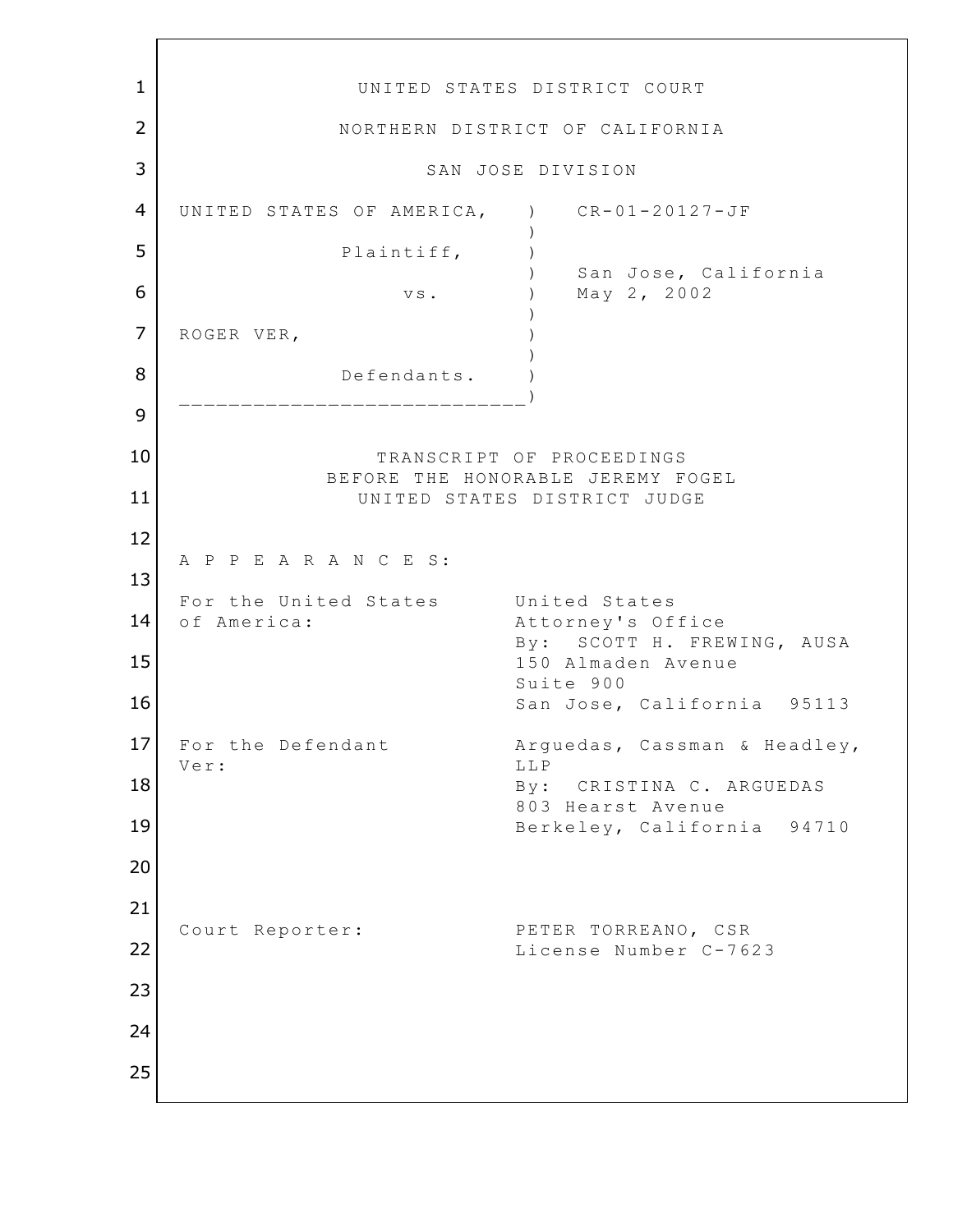1 San Jose, California 1 May 2, 2002 2 P R O C E E D I N G S 3 THE COURT: At this time the Court will take up 4 the matter of United States versus Roger Ver. **5** And could I have counsels' appearances for the 6 record, please. 7 | MR. FREWING: Scott Frewing for the United 8 States. Good morning, Your Honor. 9 MS. ARGUEDAS: And Chris Arguedas for Roger Ver 10 this morning and Roger is present. 11 THE COURT: Good morning. The Court has read  $12$  and considered the following documents -- I'm sorry. 13 Ms. Santos, did you want to state your 14 appearance. 15 | MS. SANTOS: Laurie Santos, US Probation. Good 16 morning, Your Honor. 17 THE COURT: Good morning. 18 The Court has read and considered the probation 19 report prepared by Ms. Santos and dated April 23rd, 20 2002. The Court has read and considered the 21 Government's sentencing memorandum filed May 1, 2002 and 22 the Court has read and considered the evaluation of 23 Dr. James Missett dated April 16th, 2002. And the Court 24 has also received a letter dated October 30th, 2001 by 25 Kym, K-Y-M, Barnings, B-A-R-N-I-N-G-S, a close friend of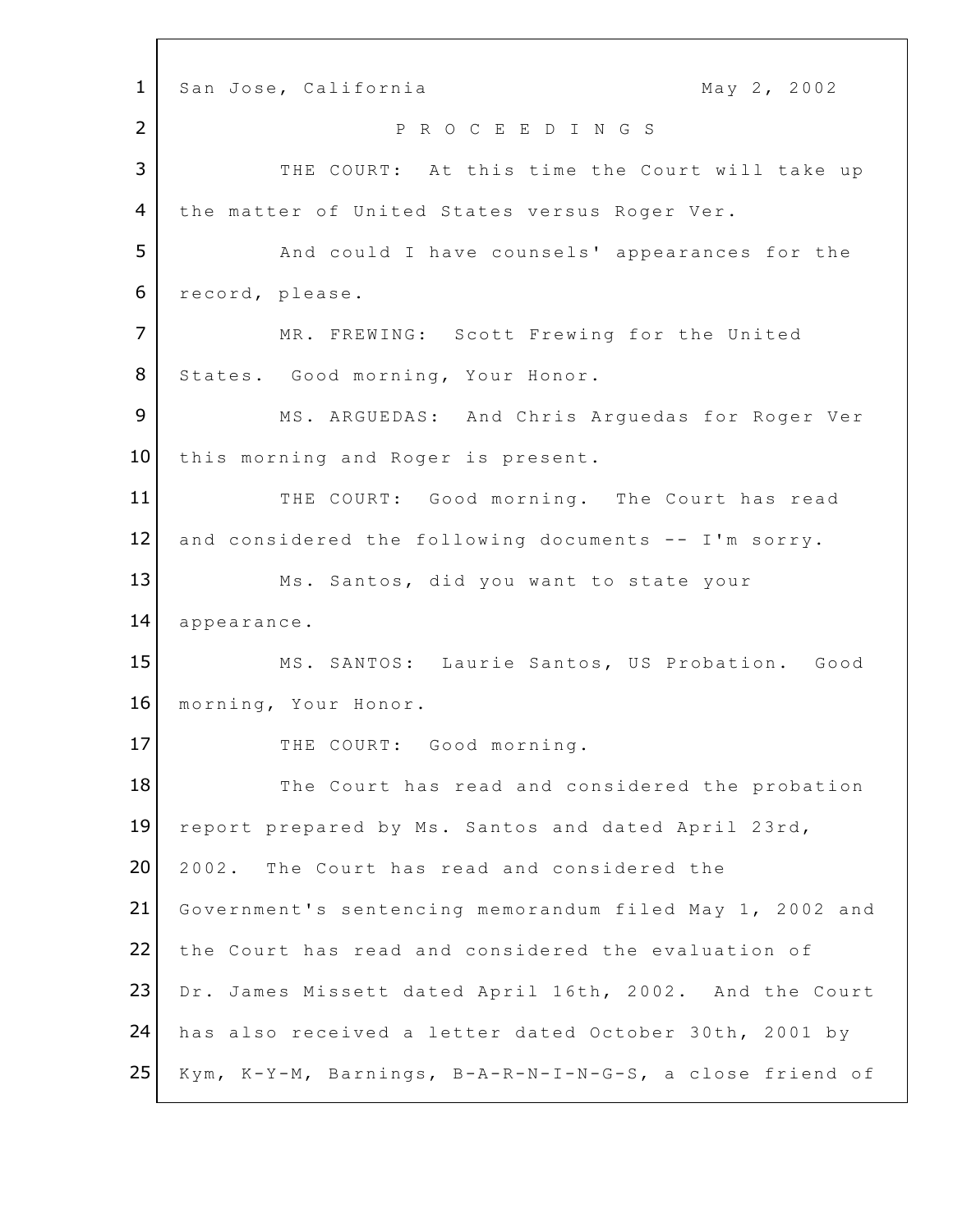1 the Defendant.

| $\overline{2}$ | I did want to clarify one thing before hearing           |
|----------------|----------------------------------------------------------|
| 3              | from counsel and from Mr. Ver and that is that           |
| 4              | Ms. Santos pointed out to me this morning that there is  |
| 5              | an error in the sentencing recommendation, that if the   |
| 6              | Court were to adopt a total offense level 11, which is   |
| $\overline{7}$ | the agreed-upon offense level in the 11(e)(1)(C) plea    |
| 8              | agreement, and criminal history category 3, which is the |
| 9              | criminal history category calculated by Probation, then  |
| 10             | the appropriate guideline is twelve to eighteen months   |
| 11             | rather than ten to sixteen.                              |
| 12             | The Court could arrive at a ten- to                      |
| 13             | sixteen-month range by determining that the criminal     |
| 14             | history is overrepresented and I'm open to that. I'd     |
| 15             | like to hear comment on that.                            |
| 16             | The Government is recommending a ten-month               |
| 17             | sentence. So I've taken that into account, but I'd like  |
| 18             | to hear from counsel and from Mr. Ver.                   |
| 19             | So Counsel?                                              |
| 20             | MS. ARGUEDAS: I believe, Your Honor, that we             |
| 21             | are all in agreement that that's the way it should be    |
| 22             | arrived at and we also are asking for a ten-month        |
| 23             | sentence. I don't know whether we need to explicitly     |
| 24             | request this or if it automatically happens, but in the  |
| 25             | ten-month sentence we're asking that it be served five   |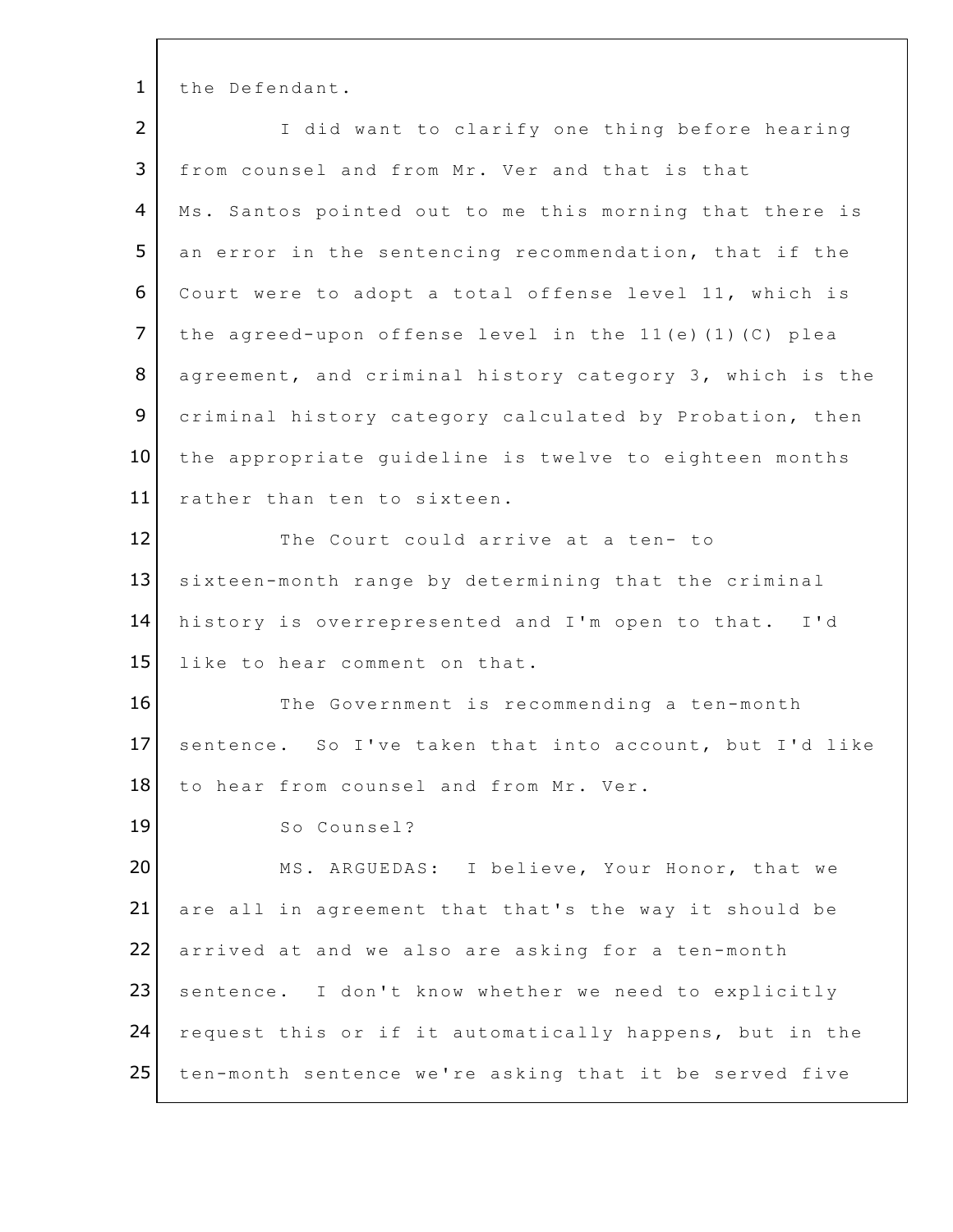| $\mathbf{1}$   | months in custody and five months in the halfway house,  |
|----------------|----------------------------------------------------------|
| 2              | which is permissible under zone C.                       |
| 3              | THE COURT: Permissible but not required.                 |
| $\overline{4}$ | MS. ARGUEDAS: Right.                                     |
| 5              | THE COURT: Okay.                                         |
| 6              | MS. ARGUEDAS: If I need to say more about that?          |
| $\overline{7}$ | THE COURT: I would like your thinking about              |
| 8              | that particularly since Dr. Missett and Ms. Santos seem  |
| 9              | to have a different view.                                |
| 10             | MS. ARGUEDAS: Primarily, Your Honor, my                  |
| 11             | reasoning is that the events that underlie this offense  |
| 12             | happened now a couple of years ago and he's been on      |
| 13             | pretrial -- you know, bail and been extremely well       |
| 14             | behaved and he has been doing something very productive  |
| 15             | which is starting a business that has to do with buying  |
| 16             | and selling computer memory I think, something to do     |
| 17             | with computers. And he's it. He is the business.         |
| 18             | He may be able to find somebody who can let it           |
| 19             | not die if he was gone for five months, but it's because |
| 20             | of his knowledge people call up on the phone and say     |
| 21             | they want a certain something and he knows the part      |
| 22             | number in his head and he has a website about it and     |
| 23             | that's why he's able to make it successful.              |
| 24             | So whoever he gets to try and take it over is            |
| 25             | only going to be able to keep it on life support for     |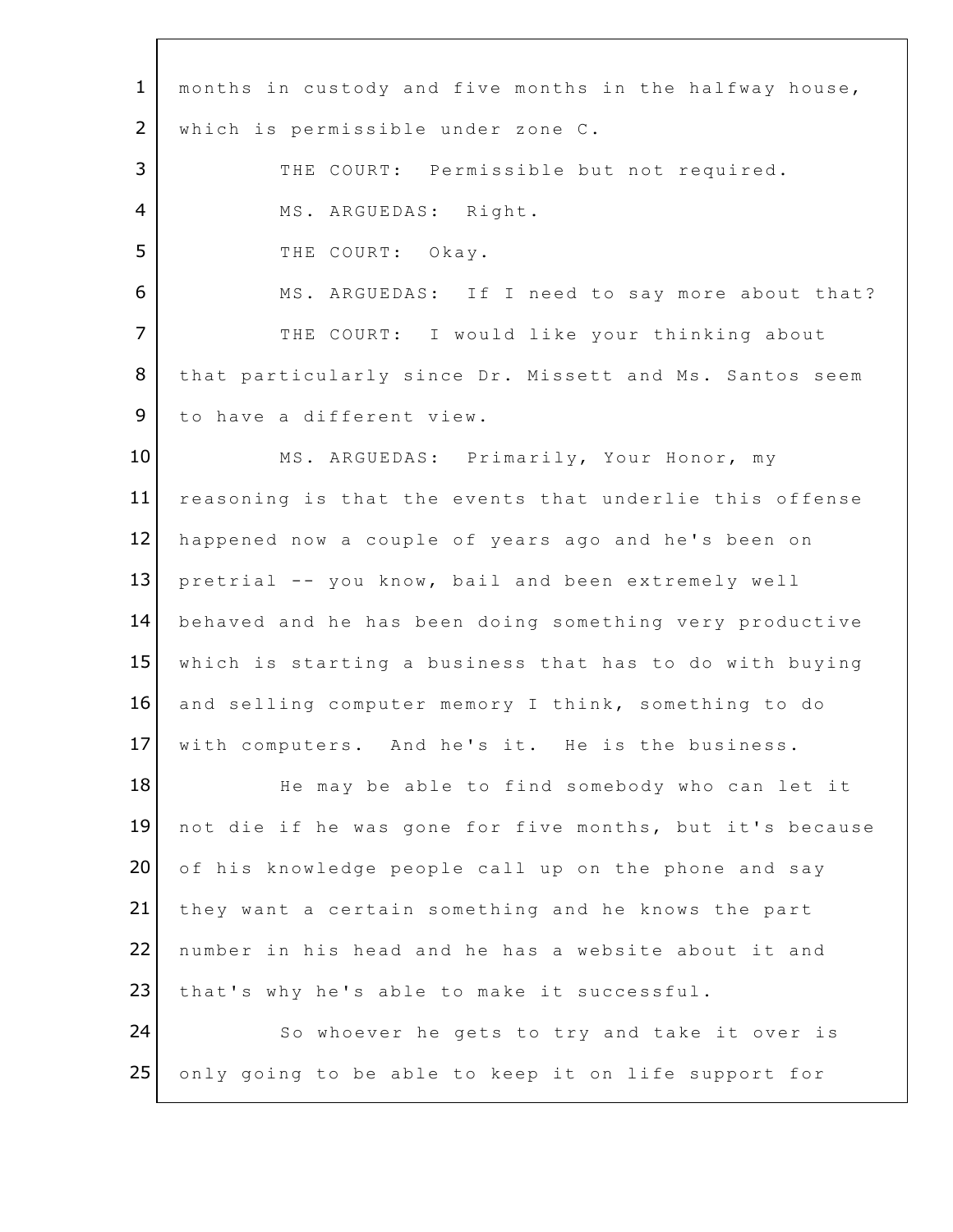1 five months and then I don't think he would be able to 2 do it for ten months. So he's going to be on supervised 3 | release, which I think is a good thing, and the question 4 is do we want to extinguish his business, and I would  $5$  say the answer should be no. 6 THE COURT: All right. Mr. Frewing? 7 MR. FREWING: Yes, Your Honor. 8 I must say I had noted the change in the --**9** pardon me, the  $--$  I quess the error in the calculation 10 of the actual sentencing range previously and I had 11 brought it to everyone's attention and then failed to 12 sort of recall that when I wrote my very brief 13 sentencing memo yesterday. 14 I think a ten-month sentence in this case is 15 just. I think the departure for the criminal history 16 overrepresentation isn't objectionable given that all 17 the other offenses are essentially traffic offenses. 18 I do have some concern about the Court then in 19 addition deciding to depart -- or to split the sentence 20 following a departure. It seems to me that is a pretty 21 big departure in total from the actual sentence that the 22 Guidelines calculate. 23 Mr. Ver's conduct was serious. I think one 24 factor that the Court can take into consideration or at 25 least should consider is there were some pipe bombs

 $C_{\rm eff}$   $\sim$   $C_{\rm eff}$   $\sim$   $10^{-10}$   $\rm{cm}$   $\sim$   $10^{-10}$   $\rm{cm}$   $\sim$   $10^{-10}$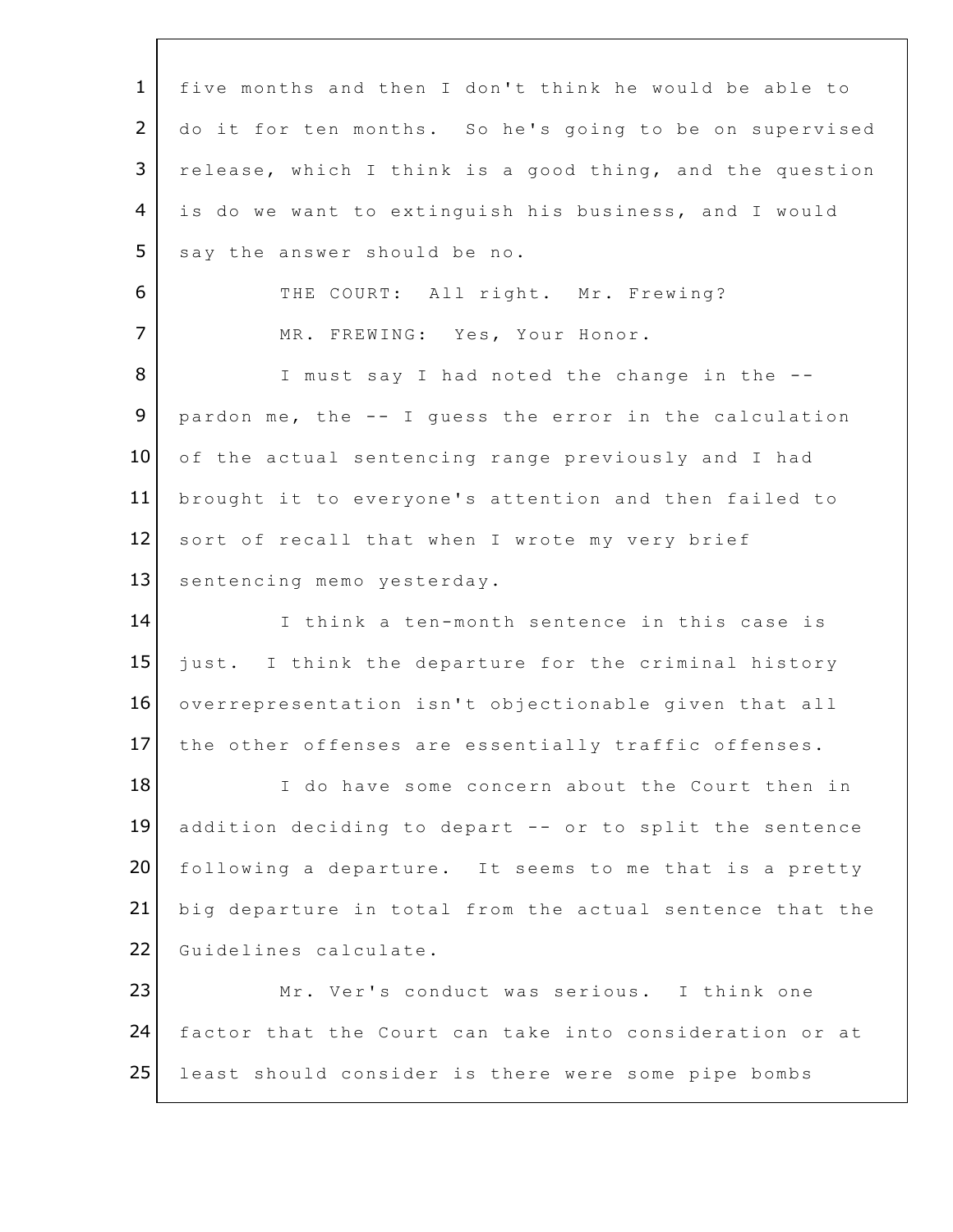1 involved in this case as well that were not charged and 2 are not incorporated in the conduct that's before the 3 | Court except arguably as relevant conduct. 4 The split sentence is -- would result only in 5 five months incarceration for what I think is a fairly 6 serious offense. It's my recommendation to do the 7 | ten-month sentence in prison in total. 8 THE COURT: Thank you. 9 Ms. Santos? 10 MS. SANTOS: Probation does stand by the 11 recommendation presented here to the Court today, Your 12 Honor. 13 After talking with Dr. Missett he did basically 14 indicate that the behavior that occurred a couple of 15 years ago wasn't just juvenile behavior. It was not 16 just immature actions; that apparently Mr. Ver still has 17 some of these negativistic attitudes and Dr. Missett did 18 say that incarceration would be most appropriate as far 19 as a sentence was concerned. 20 So Probation does stand by that recommendation. 21 THE COURT: Mr. Ver, you have an opportunity to 22 address the Court. Is there anything you would like to 23 say this morning? 24 THE DEFENDANT: I think my attorney summed it up  $25$  very well.

 $C_{\rm eff}$   $C_{\rm eff}$   $\sim$   $10^{14}$  Document $35$   $\pm$   $0.01$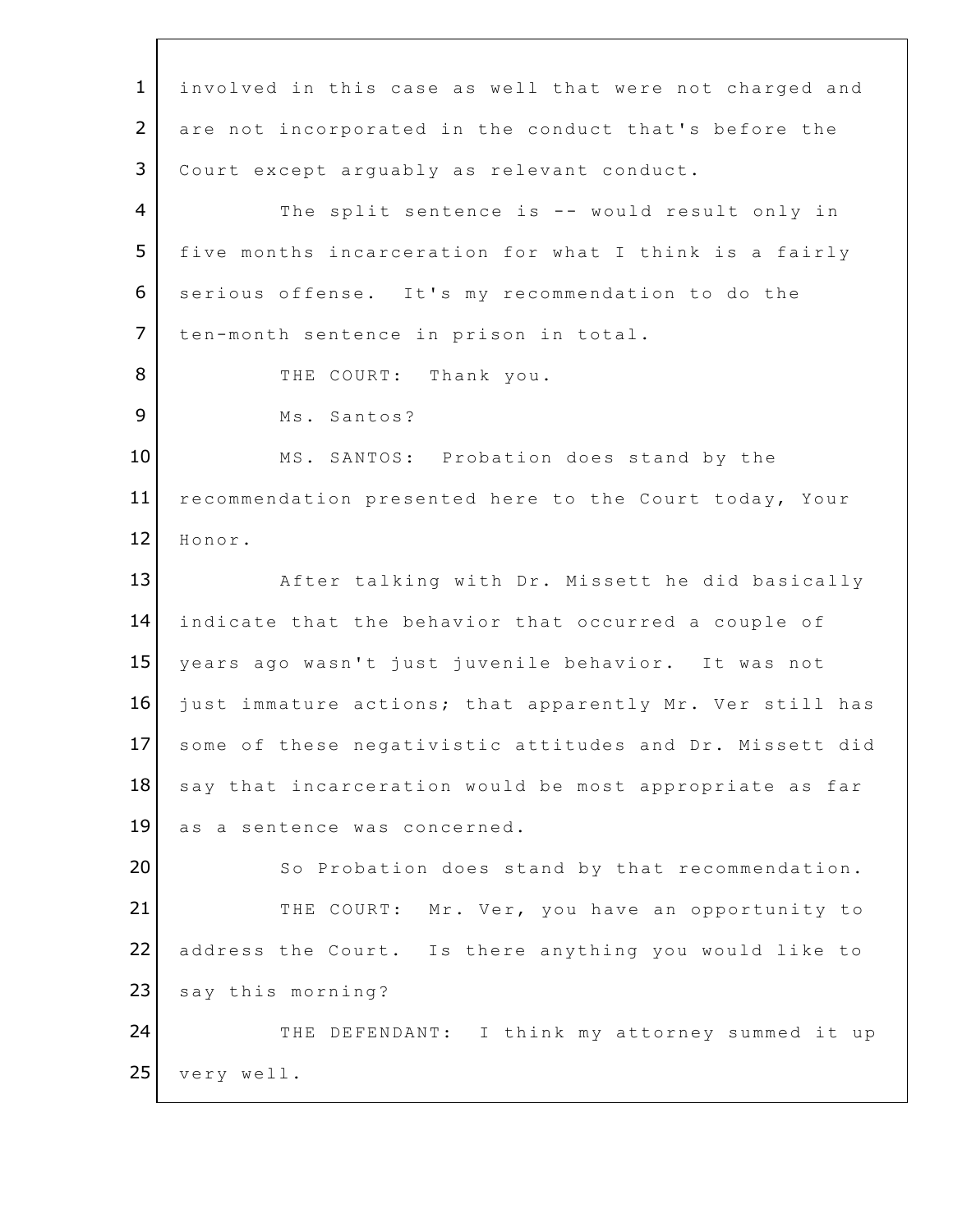1 THE COURT: Thank you.

2 | Well, I've given this case a lot of thought. 3 I'm very troubled by it. And when I say that I'm 4 | troubled by it I'm troubled by it in several ways. Not 5 only am I troubled by the underlying conduct, which is 6 quite serious, but I don't want to overreact either and 7 | I think that's what makes it hard.

8 I think if you have a case which strikes you as 9 being particularly severe, in a way that's kind of an 10 easy thing to just say all right, we'll throw the book 11 at the defendant and that will satisfy that impulse. 12 But I don't think judges ought to sentence anybody 13 impulsively. You have to look at the offense and you 14 have to look at the person who committed it.

15 There are elements in the probation report and 16 in Dr. Missett's report which concern me a great deal. 17 One has to be very careful. Mr. Ver, you're a young man 18 and you've led a law-abiding life for the last two years 19 and you've by all accounts performed well on pretrial 20 release. I did note in your letter that you accepted 21 that your conduct was illegal, and I appreciate that. 22 I also don't in any way want to confuse your 23 political beliefs, which you are absolutely entitled to

24 have, with your criminal conduct. There's a long and 25 honorable tradition of libertarian politics in our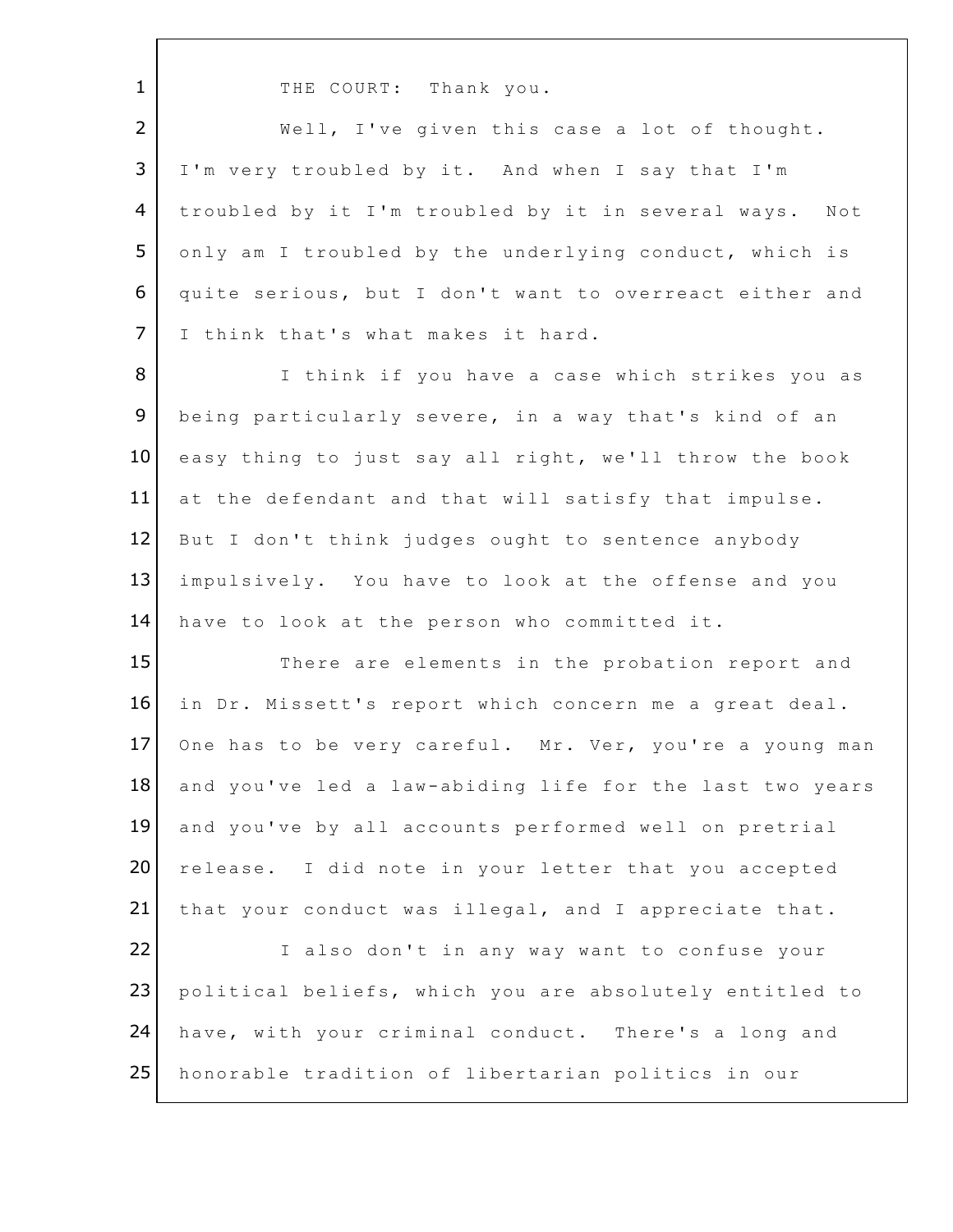1 country and I don't mean to in any way hold that against 2 | you. It's something that you're entitled to have. 3 The problem, though, is that the law is a 4 representation of authority in a certain way. People 5 can disagree and they can disagree very vigorously and 6 very reasonably about what ought to be legal and what 7 ought not to be legal and how much the Government ought 8 to do or ought not to do. 9 But there is a point at which we start talking 10 about public safety and I think even the most die hard 11 libertarian would agree that one function of government,  $12$  if there is to be a government, is to protect public 13 safety. So then it's just a question of how you do it, 14 how you do it in a way that's least invasive of 15 individual liberties. 16 Selling explosives over the Internet doesn't cut 17 it in any society that I can imagine and I think it's  $-$ 18 the conduct here is simply not tolerable conduct and  $19$  it's not  $-$ - I don't think one has to be a big government 20 person or believe in government regulation of every 21 aspect of human life to suggest that people should not 22 be selling explosives over the Internet. 23 The other thing that concerns me is that in 24 looking at your social history it seems to me you've got 25 some reasons for not trusting authority, and that's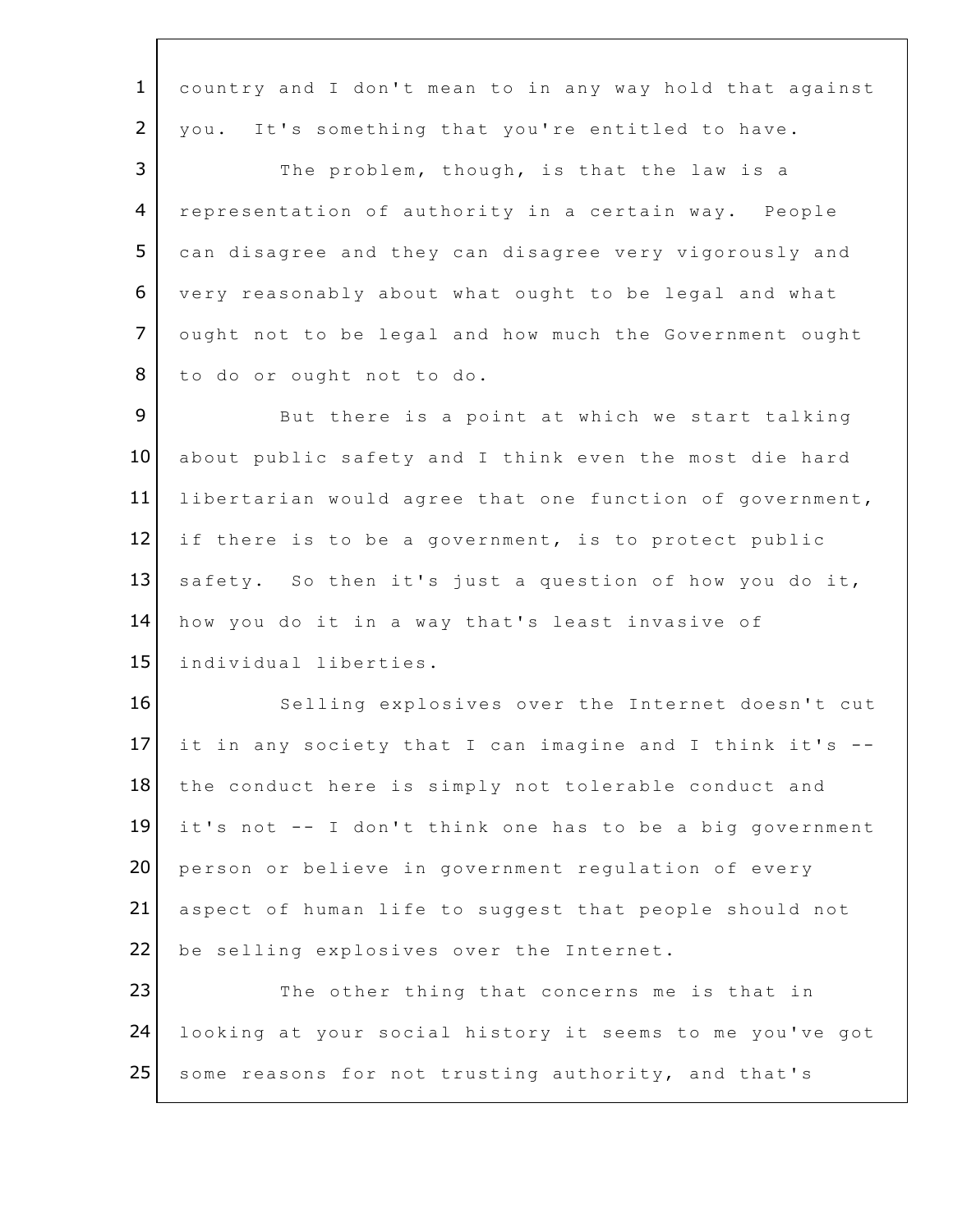1 okay. I mean, those are feelings that are a product of 2 | your life experience. Nonetheless, those feelings don't  $3$  give you the right to be above the same social 4 constraints that bind all of us. 5 | And I'm not saying this as well as I'd like to, 6 but I think there's a difference between saying I 7 believe that the government which governs best governs 8 least and saying that I'm above the law totally, that 9 | I'm so smart, I'm so able, I'm so perceptive that I 10 don't have to follow the rules that apply to other human 11 beings. 12 There's a difference between those two 13 positions. And while one of them is a very respectable 14 position that I think any judge ought to uphold and 15 support rather than punish, the other I think is why we 16 have courts. It's when a person believes that he or she 17 is so important and so intelligent and so much better 18 than everybody else that they don't have to follow even 19 the most basic rules that keep us together in this 20 society. 21 I hope and I actually suspect that you've grown 22 up a bit since you did these things. I don't know if 23 you have any desire to pursue therapy, to deal with your 24 issues about your father and about your family of 25 origin. That's your choice, but I think a lot of the --

 $C_{\rm eff}$   $C_{\rm eff}$   $\sim$   $10^{14}$  Document $35$   $\pm$   $10^{14}$   $\pm$   $10^{14}$   $\pm$   $10^{14}$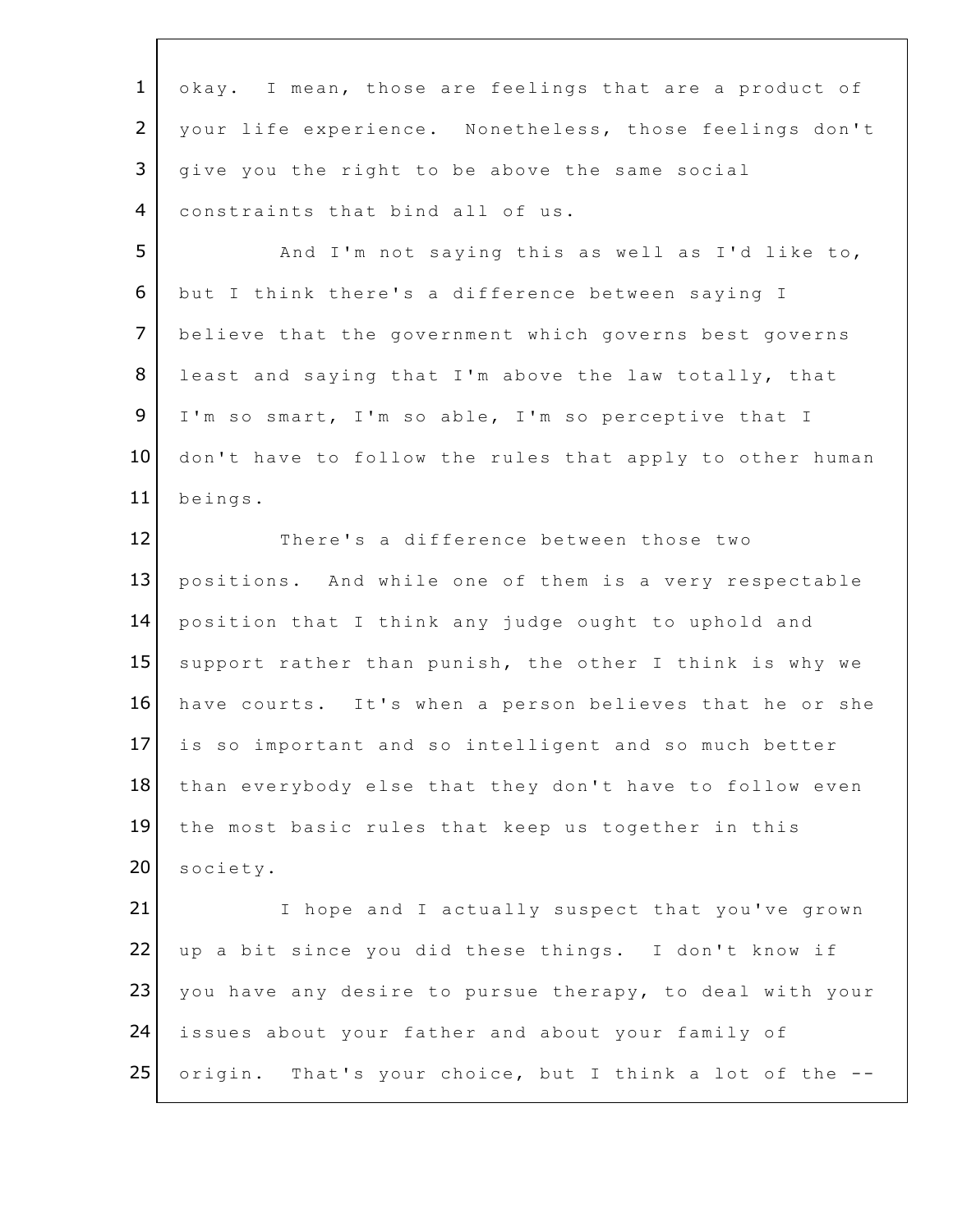1 a lot of the edge in the things you did when these 2 offenses were committed I think may be traced to that, 3 and that is not in any way meant to devalue the 4 political beliefs that you have. 5 | Again, I think one can have sincere political 6 beliefs and also have some personal issues that cause a 7 person to do irrational things. Those things are not 8 inconsistent and, frankly, I think that's what happened 9 here. 10 I think that these offenses are very serious. 11 They could have been a lot more serious. The bombs 12 could have gone off or people could have used them in 13 destructive ways. Selling bombs to juveniles is never  $14$  okay. 15 I'd like to say that the five and five sentence 16 that your attorney proposed is something that I'm 17 comfortable with, but I just can't. And it's not a 18 desire to be overly punitive or to send you a message. 19 It's simply saying that this conduct -- when the law 20 punishes behavior, criminal law is directed at conduct. 21 This conduct to me would have warranted a much 22 stiffer sentence than ten months. There's a plea 23 agreement. I'm bound by it. I'm not going to upset it. 24 It was arrived at in good faith by the Government and by 25 the defense and I will respect it, but I'm not going to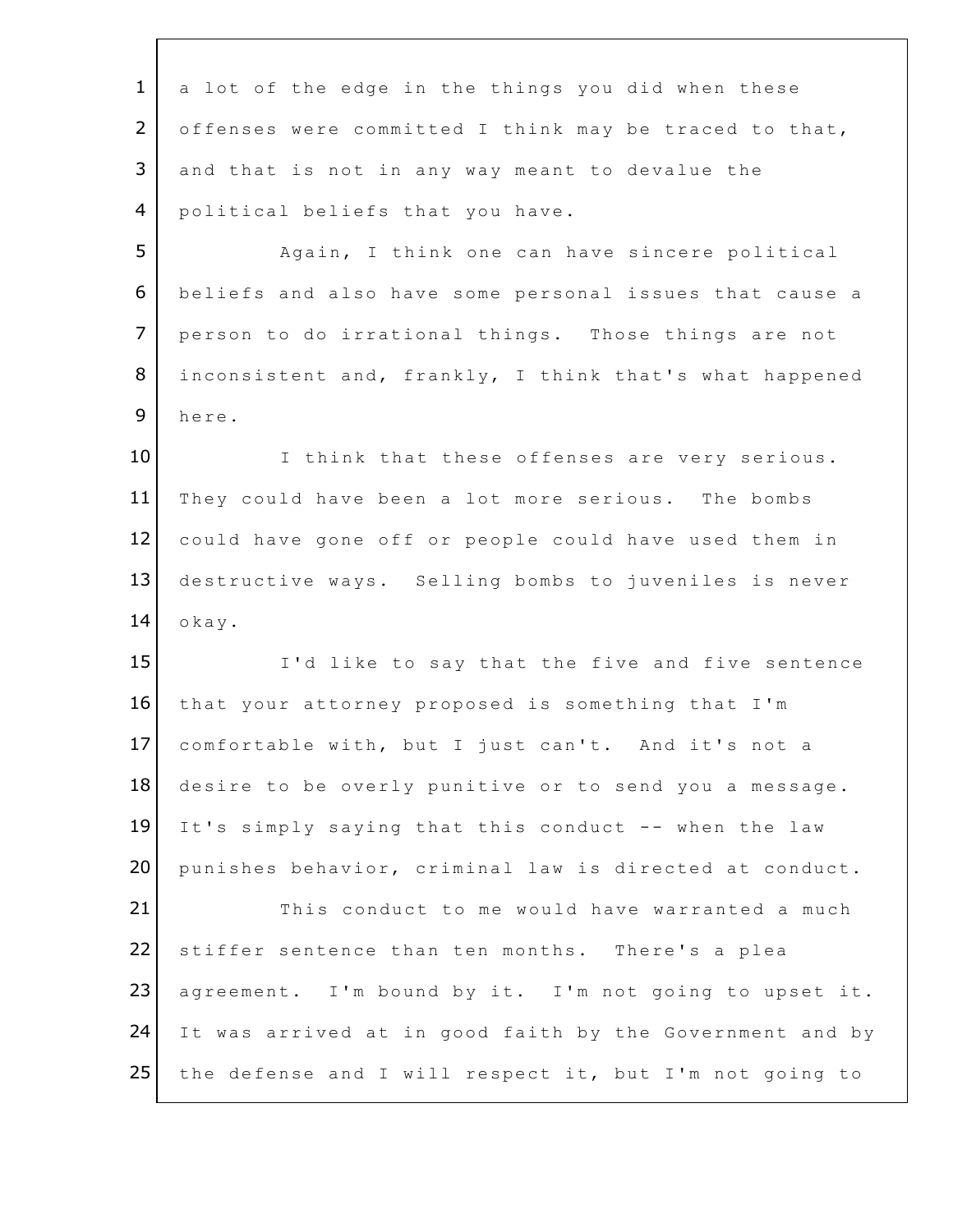1 dilute it.

2 | And I think part of growing up and part of 3 accepting responsibility for what you did is recognizing 4 that when you do something that's this dangerous and 5 | this anti-social that there is a significant consequence 6 for it. 7 | And I certainly don't mean to devalue the 8 efforts you've made since then or the growth that you've 9 experienced since then. I want to encourage it, but I 10 think part of it is recognizing that this is a big deal. 11 This case is not insubstantial and ten months actually I  $12$  think in the scheme of things is something of a break 13 and I think it's something of a recognition that you 14 have grown up, that you have accepted some 15 responsibility, that you don't have a prior criminal 16 history. 17 But particularly post-9/11 you get cases like 18 this coming in here the Government is seeking to put 19 people away for a lot longer than ten months. 20 So, you know, I don't minimize the effects on your 21 business and on your personal life or anything else, but 22 I just can't in good conscious do less than that. 23 Pursuant to the Sentencing Reform Act of 1984, 24 it is the judgment of this Court that the Defendant

25 Roger Keith Ver is hereby committed to the custody of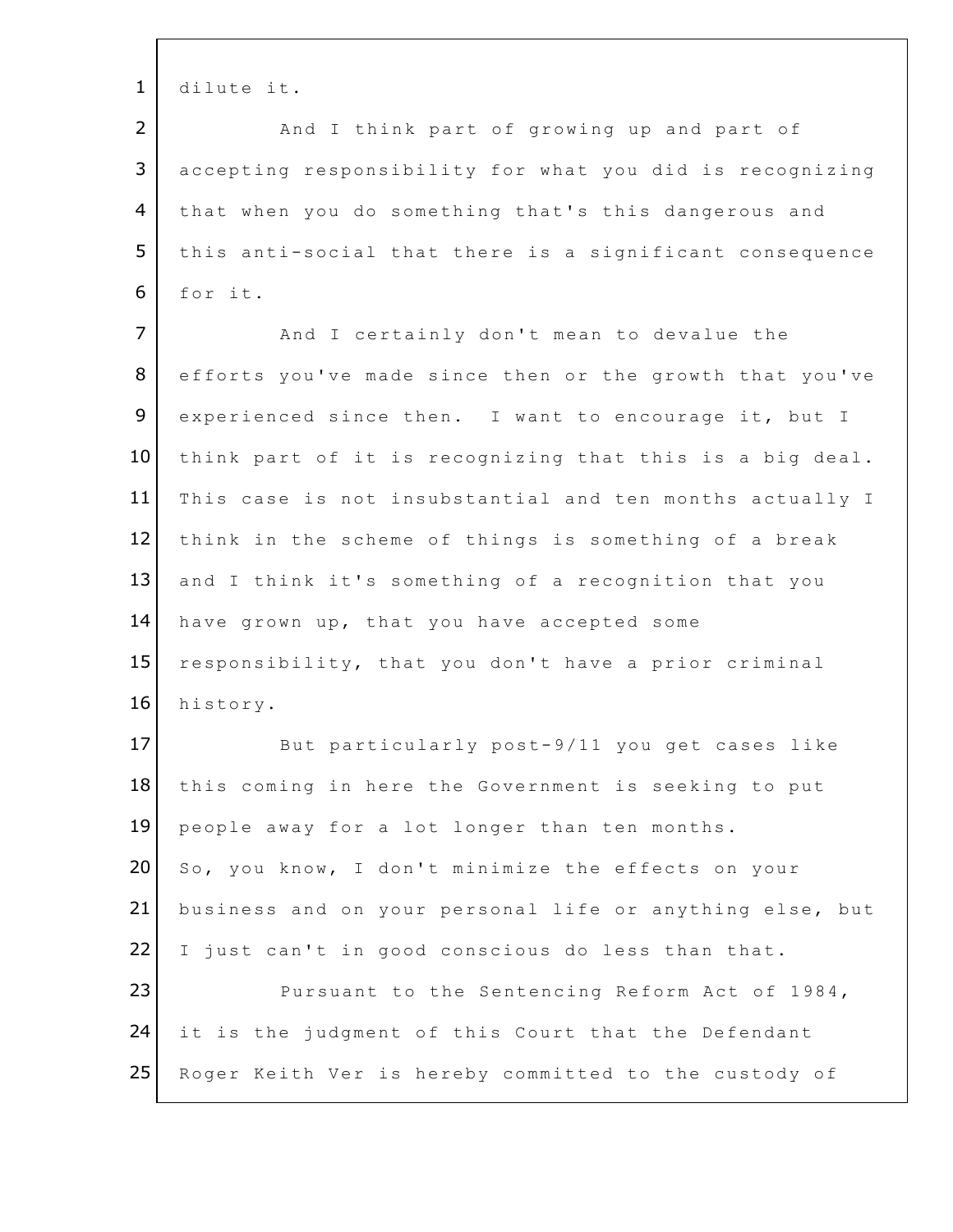1 the United States Bureau of Prisons to be imprisoned for 2 a term of ten months. 3 Upon release from custody the Defendant shall be 4 placed on supervised release for a term of three years. 5 Within 72 hours of release from custody of the Bureau of 6 Prisons the Defendant shall report in person to the 7 probation office in the district to which the Defendant 8 | is released. 9 While on supervised release the Defendant shall 10 not commit another federal, state or local crime, shall 11 comply with the standard conditions that have been 12 adopted by this Court and shall comply with the 13 following special conditions: The Defendant shall 14 participate in a mental health treatment program as 15 directed by the probation officer. 16 The Defendant is to pay part or all of the cost 17 of this treatment in an amount not to exceed \$60 per 18 session as deemed appropriate by the probation officer. 19 Payment shall never exceed the total cost of mental 20 health counseling. The actual co-payment schedule shall 21 be determined by the probation officer. 22 The Defendant shall submit his person, 23 residence, office, vehicle or any property under his 24 control to a search. Such a search shall be conducted 25 by a United States Probation officer at a reasonable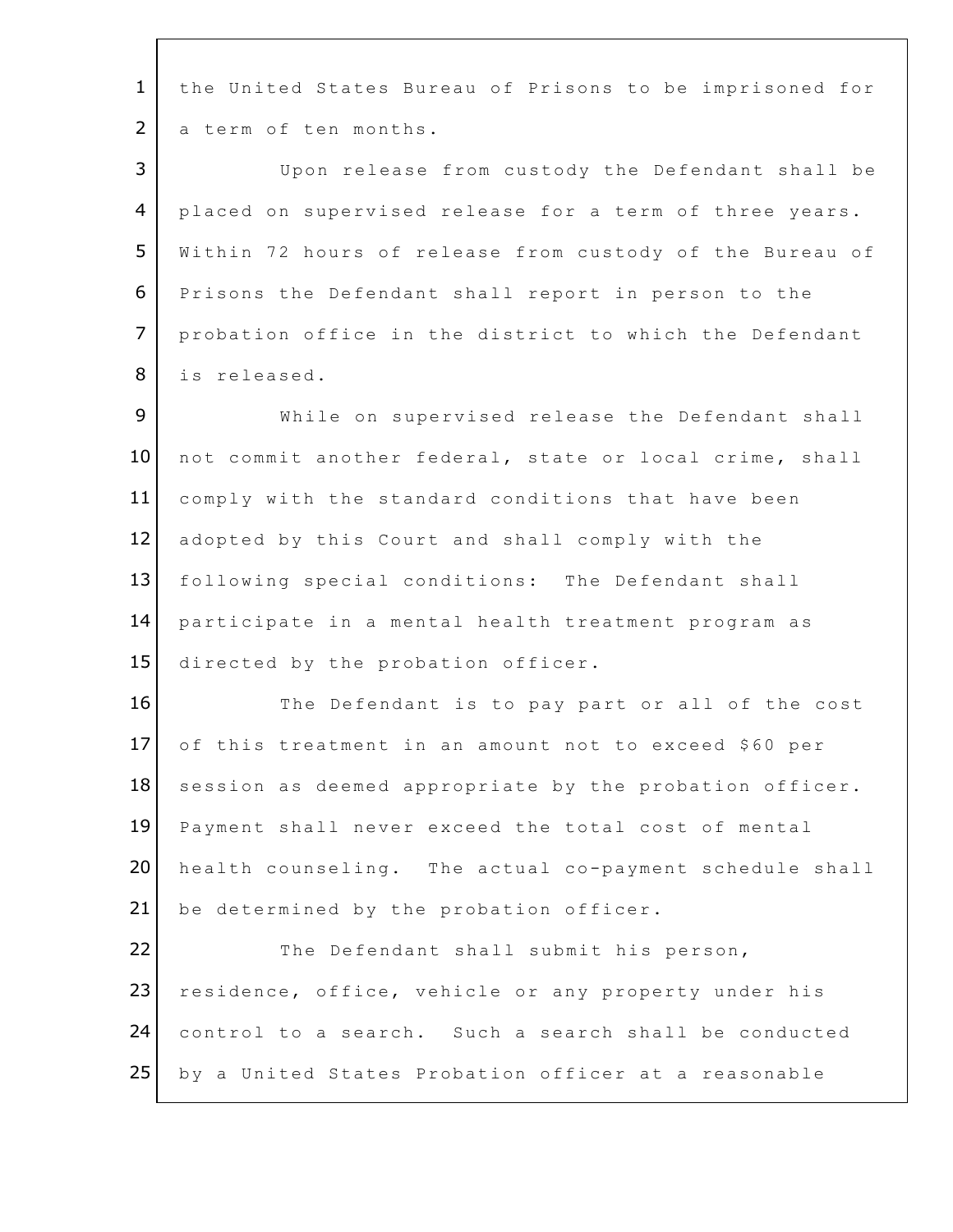1 time and in a reasonable manner based upon reasonable 2 | suspicion of contraband or evidence of a violation of a 3 condition of release. Failure to submit to such a 4 search may be grounds for revocation. The Defendant  $5$  shall warn any residents that the premises may be 6 | subject to searches. 7 The Defendant shall refrain from accessing via a 8 computer any material that relates to selling explosives 9 over the Internet. The Defendant shall not own or 10 possess any firearms, ammunition, destructive devices or 11 other dangerous weapons. The Defendant shall pay a fine  $12$  that is imposed by this judgment that remains unpaid as 13 directed by the probation officer. 14 I do agree with Mr. Frewing that some fine is 15 appropriate in this matter because there was profit from 16 selling the explosives and Mr. Ver does appear to have  $17$  the ability to pay a fine. I think in light of the 18 overall disposition of the case that I'm inclined to 19 impose the statutory minimum fine, which is \$2,000, and 20 that will be the order of the Court. 21 It is further ordered that the Defendant shall 22 pay to the United States a special assessment of \$150 23 | which shall be due immediately. 24 Mr. Ver, the plea agreement contained a waiver 25 of your right to appeal. However, if you believe that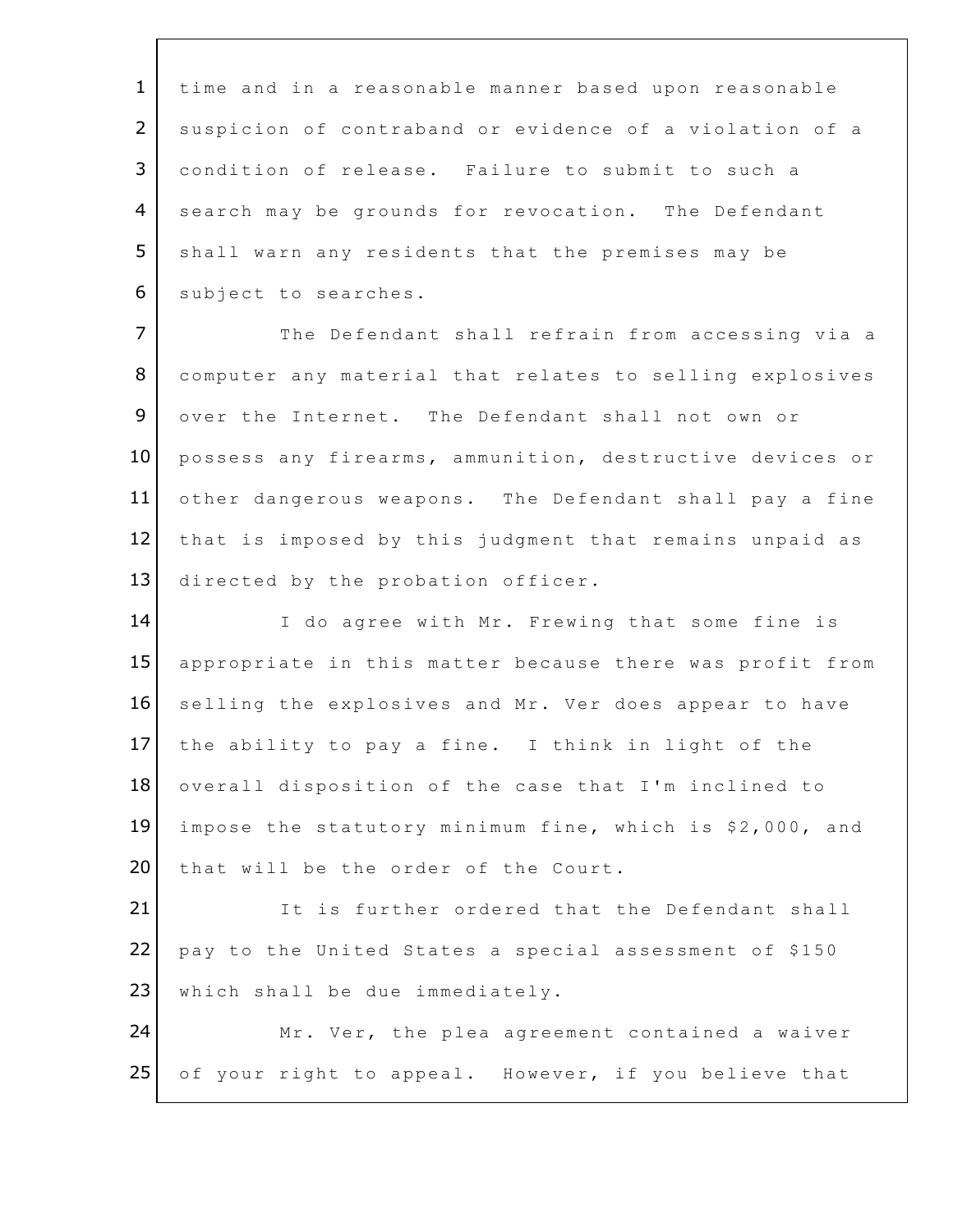1 you have a basis for an appeal, an appeal must be filed 2 | within ten days of today. 3 | And I have no problem with a self-surrender. 4 Was there some discussion as to when that would be? 5 | MS. ARGUEDAS: Ninety days? 6 MR. FREWING: No objection. 7 THE COURT: Without objection. And again I 8 | think that's a credit to your good performance on 9 pretrial release. 10 MS. ARGUEDAS: Thank you. 11 THE COURT: The Defendant is to report to the 12 facility designated by the Bureau of Prisons on August 13 2nd, 2002 at 9:00 a.m. 14 MS. ARGUEDAS: And could you recommend Lompoc? 15 THE COURT: I can recommend a minimum security 16 facility in California. Beyond that -- every time I've 17 tried to recommend a specific facility to the BOP I get  $18$  a note from them saying I can't do that. 19 MS. ARGUEDAS: Okay. 20 THE COURT: But I can recommend a minimum 21 security facility in California. 22 MS. ARGUEDAS: All right. 23 THE COURT: And there's only one of those that I 24 know about. Okay? 25 MS. ARGUEDAS: Thank you, Your Honor.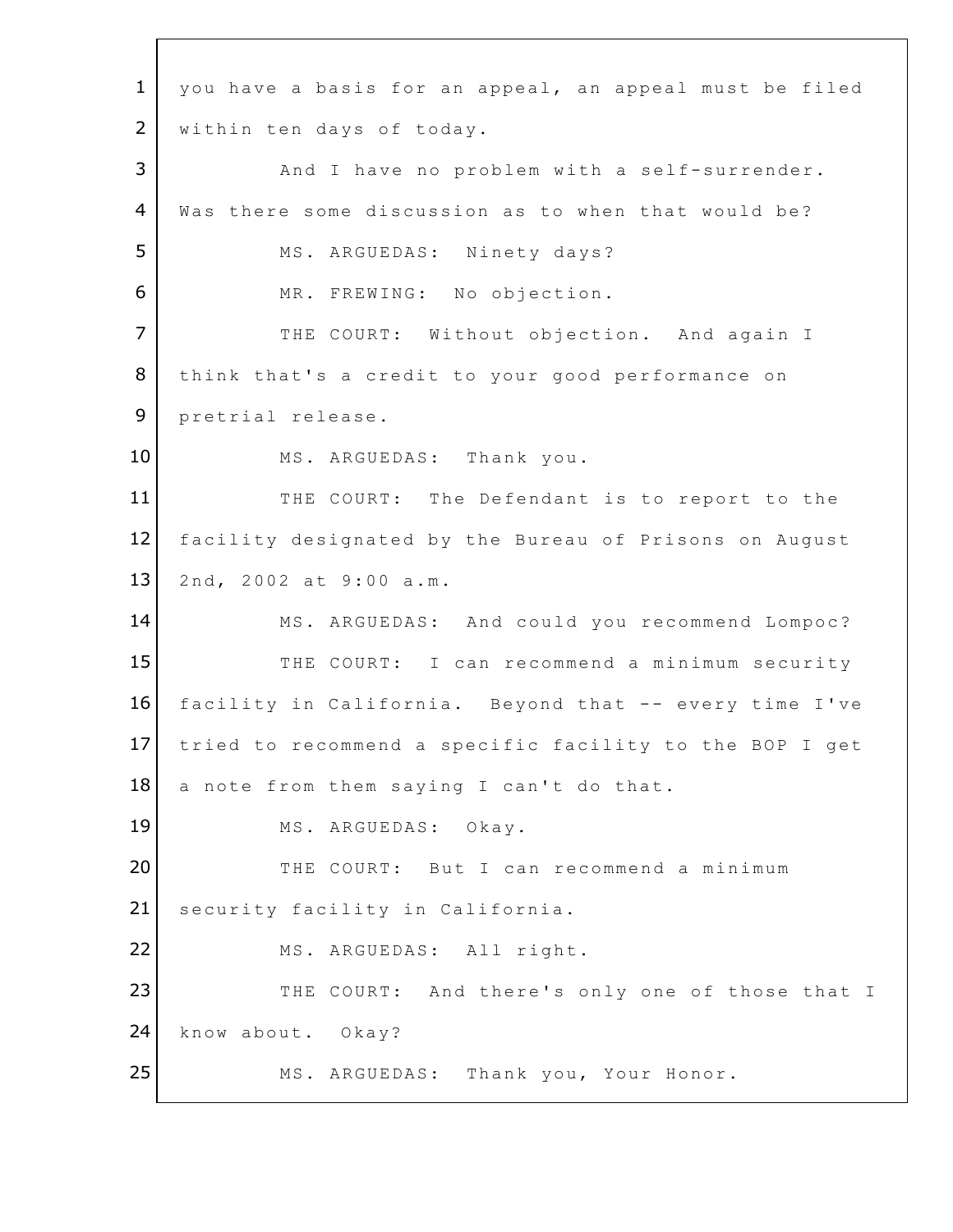| $\mathbf 1$      | MR. FREWING: Thank you, Your Honor.     |
|------------------|-----------------------------------------|
| $\overline{2}$   | MS. SANTOS: Thank you, Your Honor.      |
| $\mathsf 3$      | (Whereupon, the proceedings concluded.) |
| $\overline{4}$   |                                         |
| 5                | $--000--$                               |
| $\boldsymbol{6}$ |                                         |
| $\overline{7}$   |                                         |
| $\, 8$           |                                         |
| 9                |                                         |
| 10               |                                         |
| $11\,$           |                                         |
| 12               |                                         |
| 13               |                                         |
| 14               |                                         |
| 15               |                                         |
| 16               |                                         |
| $17\,$           |                                         |
| 18               |                                         |
| 19               |                                         |
| 20               |                                         |
| 21               |                                         |
| 22               |                                         |
| 23               |                                         |
|                  |                                         |
| 24               |                                         |
| 25               |                                         |